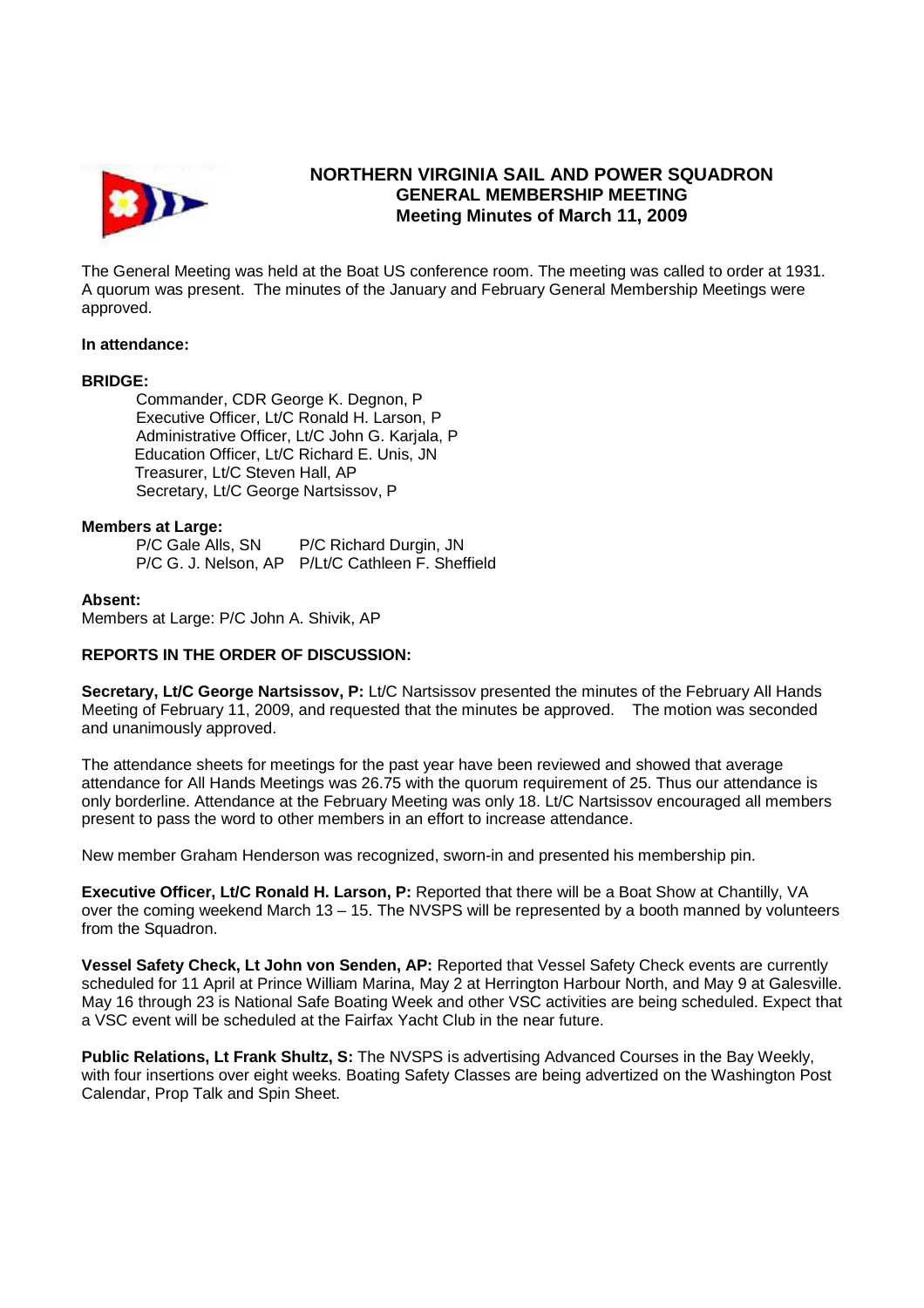**Boat Show, Lt Francis Williamson, AP:** Thanks to members who volunteered to participate in the forthcoming Chantilly Boat Show. The show will help publicize the requirement effective 1 July 2009, requiring persons under 20 years of age who operate Personal Water Craft to have completed a NASBLA recognized Boating Safety Course. In 2010, the law expands coverage to all PWC operators under age 35.

Course schedules will be available at the show and are available on the NVSPS website. USPS for Kids is also available on our website and will also be publicized. New members will also be recruited at the show since people can now join the USPS without completing a course.

**Administrative Officer, Lt/C John G. Karjala, P:** The Change of Watch Dinner will take place Saturday 14 March 2009 at the Fairfax American Legion Post.

Volunteers are needed to furnish refreshments at future All Hands Meetings. A sign-up sheet was passed around.

The District 5 Training Conference will take place on 26-29 March 2009 in Ocean City. The NVSPS will host a Hospitality Room.

The Spring Picnic will be held in May but the details are yet to be finalized.

Of Tars & Terns Articles from Bridge and Committee Chairs must be submitted not later than 15 March 2009 for the April edition.

The Cruise Chairman for the 2009-2010 Bridge is soon to be P/C George Degnon. If anyone has any ideas for a cruise or wants to participate in the Memorial Day Cruise contact George. The memorial Day Cruise is tentatively scheduled for Cambridge, MD.

COW: Copies of the draft script have been provided to the present and future Commander fro review.

Meeting Rooms: Schedule for meeting rooms at Boat US and at GMU Offices have been confirmed.

Squadron Cruise: CDR George Degnon is proposing a cruise to Oxford on Memorial Day weekend.

**Education Officer, Lt/C Richard E. Unis, JN:** Recognized Bob Donohue, AP for his achievement of earning the USPS Educational Proficiency Award.

An Anchoring Seminar will be offered Saturday 25 April from 0900 to 1200 at George Mason University

A Boat Handling under Power Seminar will be presented in May.

A Knots, Bends and Hitches for Mariners Seminar will also be offered in May.

More details will be published in the April OT&T and at www.nvsps.org

On 30 May, a Squadron Boating Course will commence at Chantilly High School.

**Treasurer, Lt/C Steve Hall:** Presented the budget summary for 2009-2010. Member losses are projected to be 52. Thus we need 49 to 52 new members.

General Fund: The Income is projected to be \$16,002 and the Expenses at \$15,725

Education Budget: The total *Income* is projected to be \$13,739 and the *Expenses* are projected to be \$7,987.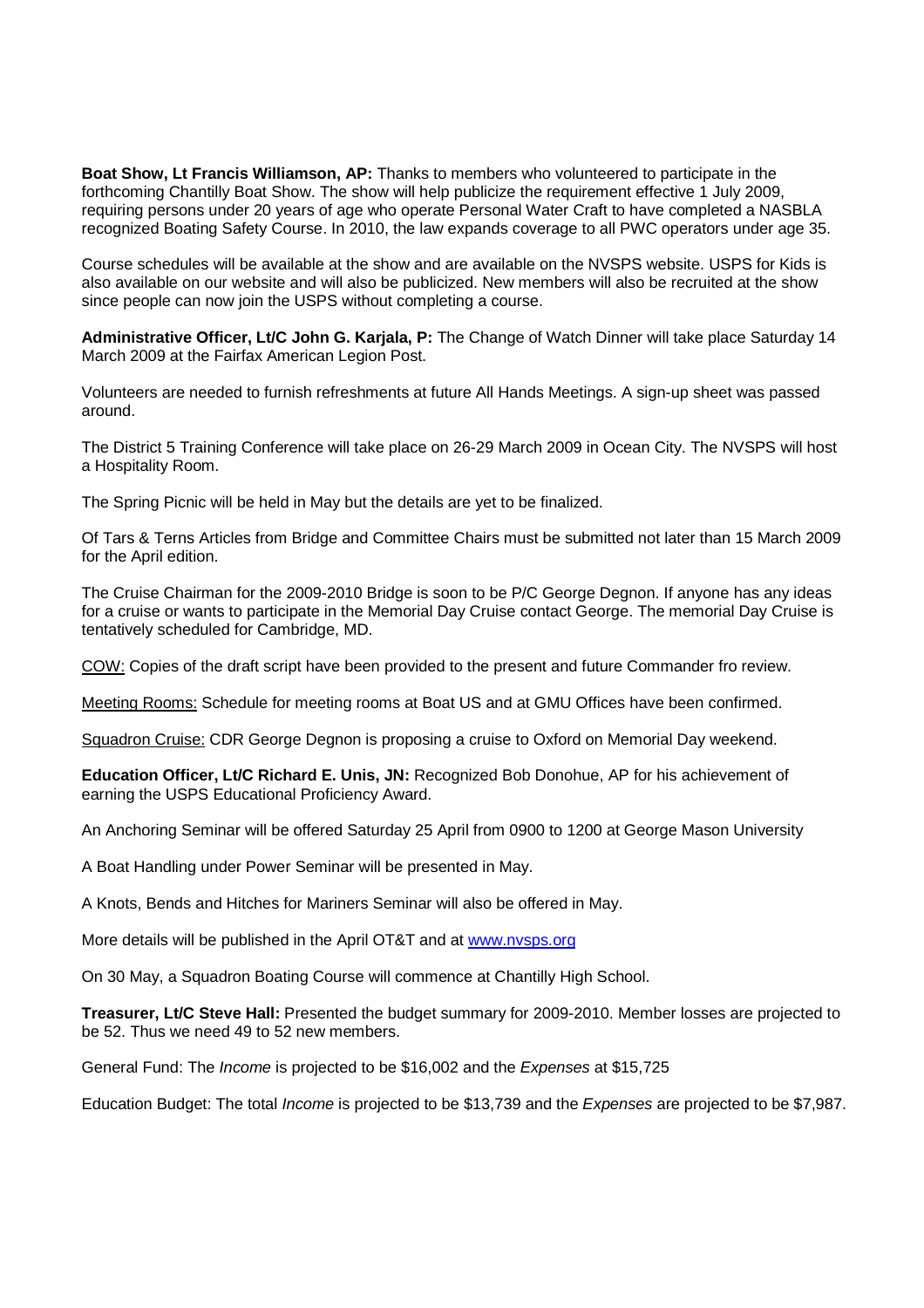"Flower Power Fund": 2008/2009, (3 – 31 – 2009): \$21,577 2009/2010: \$23,127

2008/2009 Net Worth is \$53,185

2009.2010 Projected Net Worth: \$63,303

On a motion made and seconded, the budget was approved.

**Commander George K. Degnon, P:** CDR Degnon stated that the planned Memorial Day Cruise will be to City Dock in Cambridge, MD. A summer vacation cruise will be planned to take place the week prior to the D/5 cruise. Beacuase of the success of the boat rides for veterans this past year, the Squadron will again collaborate with the Chesapeake Yacht Club to plan a similar event for 2009.

CDR Degnon called for a report of the Nominating Committee

**Nominating Committee: P/C Alls, SN** presented the report of the nominating committee which presented the proposed slate of officers for the coming year, 2009 – 2010:

# **From: NVSPS 2008-2009 Nominating Committee**

# **Subject: NVSPS Nominating Committee Report**

In accordance with Sections 6.8, 6.8.1, 6.8.2 and 11.1 of the NVSPS Bylaws, the following members of the Squadron are recommended for election by the General Membership at the March 11, 2009 annual meeting. The members listed below have agreed to serve their term as prescribed in the Bylaws for the year 2009- 2010.

### **BRIDGE MEMBERS**

| Commander                               | Francis Williamson, AP |
|-----------------------------------------|------------------------|
| <b>Executive Officer</b>                | George Nartssissov, P  |
| <b>Educational Officer</b>              | Richard E. Unis, JN    |
| <b>Administrative Officer</b>           | John G. Karjala, P     |
| Treasurer                               | Steven D. Hall, AP     |
| Secretary                               | Ralph R. Young, AP     |
| <b>Assistant Educational Officer</b>    | J. J. FitzGerald, JN   |
| <b>Assistant Administrative Officer</b> | Sue Karjala, P         |
| <b>Assistant Treasurer</b>              | Joel P. Bailey, AP     |
| <b>Assistant Secretary</b>              | Stephen L. Shupack, AP |
| <b>Assistant Secretary</b>              | Jerry O'Conner, P      |
|                                         |                        |

### **MEMBERS AT LARGE OF THE EXECUTIVE COMMITTEE**

| George K. Degnon, P       |        | 1 year |
|---------------------------|--------|--------|
| G. Jay Nelson, AP         |        | 1 year |
| Cathleen F. Sheffield, AP |        | 1 year |
| John A. Shivik, AP        |        | 1 year |
| Russell S. Grasso, P      |        | 1 year |
| Frederick D. Zugay, JN    | 1 year |        |

### **RULES COMMITTEE**

Evelyn S. Alls, P 1 year